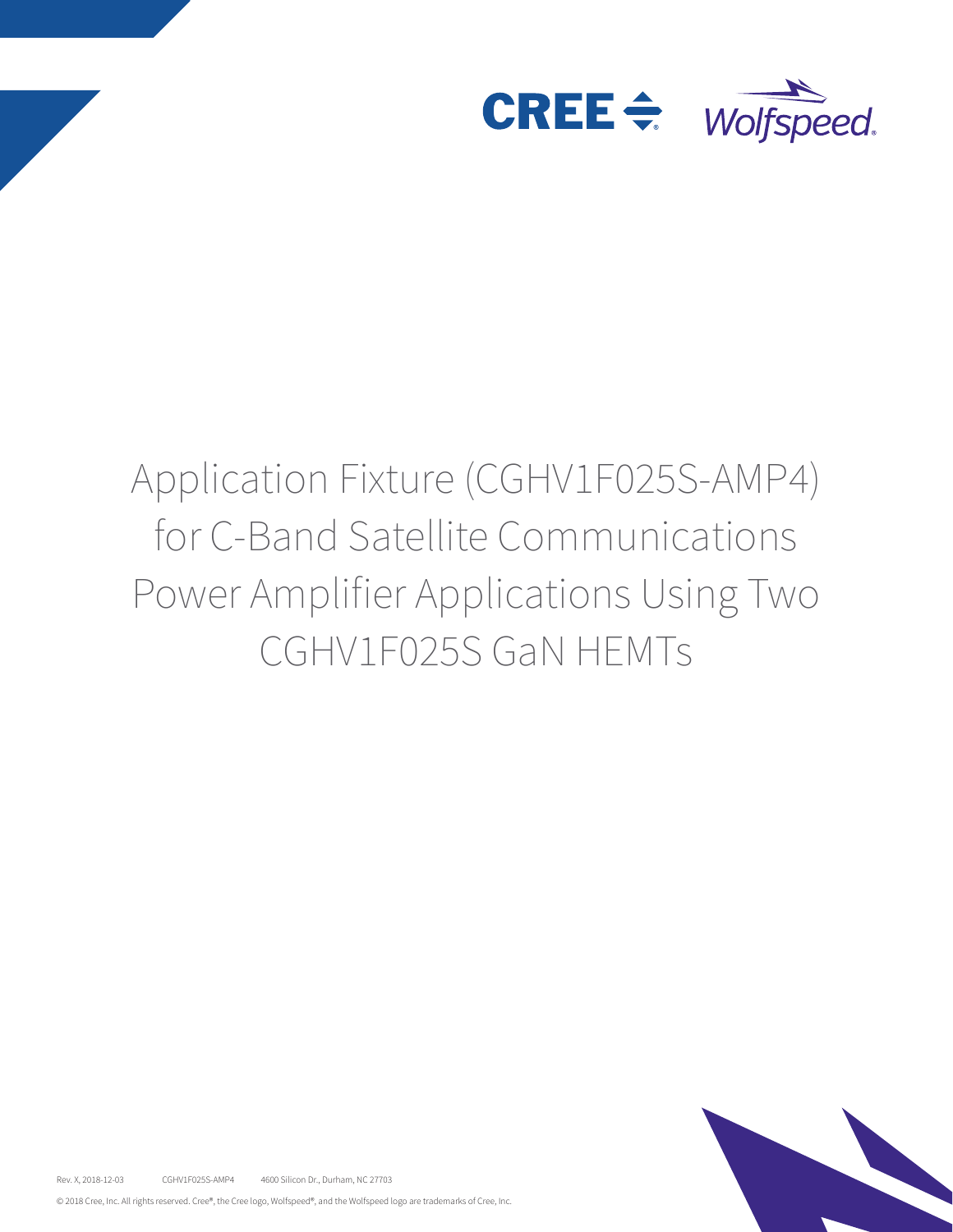

CGHV1F025S-AMP4 Application Fixture from 4.4 - 5.0 GHz

Wolfspeed, a Cree Company, has developed an application circuit that demonstrates the ability for the CGHV1F025S to operate between 4400 MHz to 5000 MHz for satellite communication (SatCom) applications. The circuit utilizes two devices connected using a Wilkinson combiner in a balanced configuration. This application note describes the typical performance that has been achieved and what can be expected when evaluating the application fixture. Key features of the amplifier include:

- Frequency range 4400 MHz 5000 MHz
- Over 14 dB of small signal gain
- Over 50% drain efficiency
- 50 W saturated output power
- Less than 3% EVM under 6.0 dB PAPR OQPSK signal

### **OVERALL DESIGN**

The design goal was to create an application circuit for tactical radio capable of operating under a constant amplitude signal such as OQPSK. Overall the required peak power target was set at 47 dBm to allow for an average output power of about 43dBm across the band. The circuit was constructed on Rogers RO4350 mounted on an aluminum plate. It utilizes the CGHV1F025S which is a 25 W device housed in a plastic package DFN package for surface mount applications. Breakout paths are available on the board to operate a single device only to applications requiring lower output power. A picture of the PCB can be seen in Figure 1.



Figure 1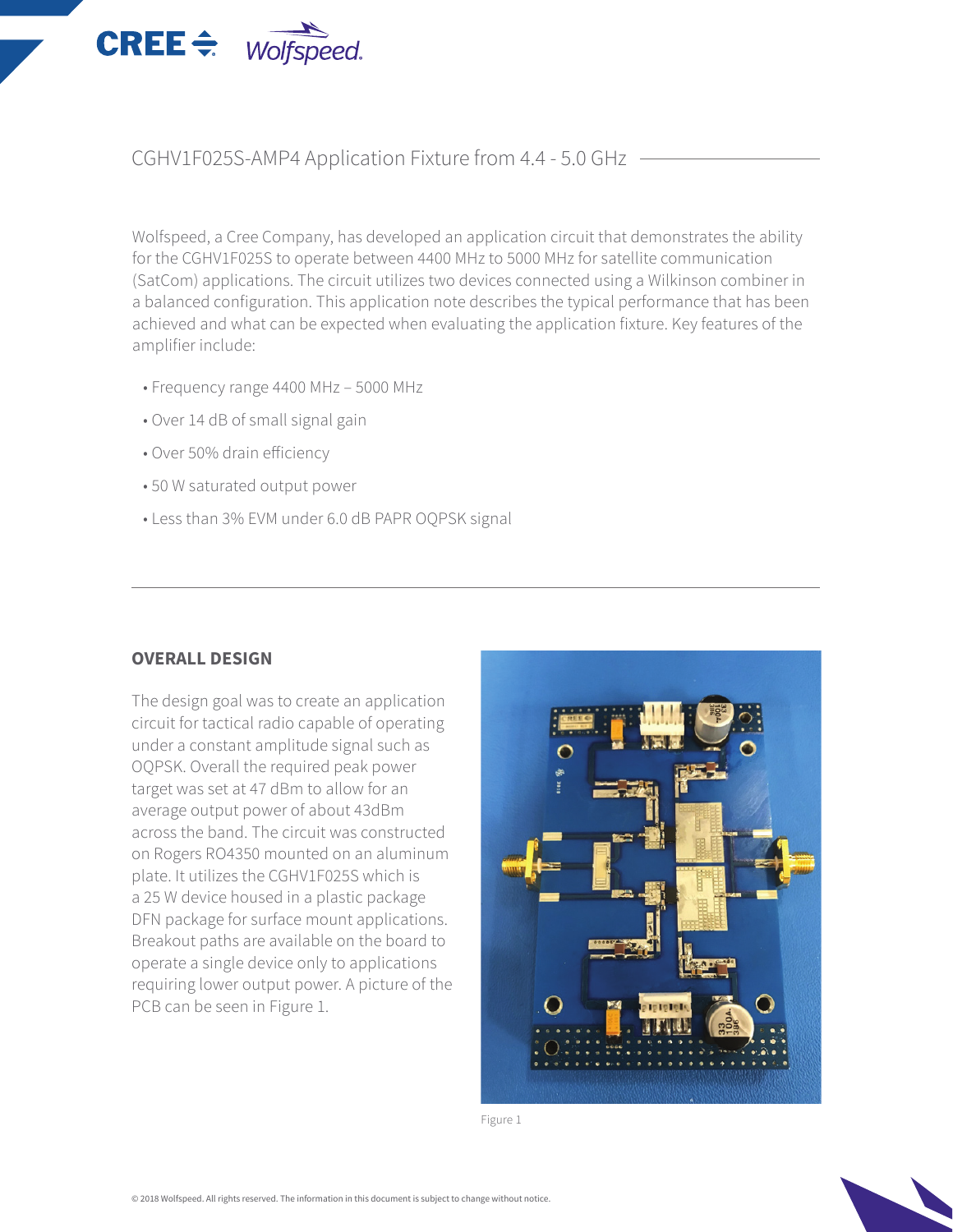

#### **APPLICATION FIXTURE PERFORMANCE**

**CREE**  $\triangleq$  Wolfspeed.

Overall the application fixture operates from 4400 MHz – 5000 MHz and can deliver over 47dBm of output power across the band as shown in Figure 2. The power gain is above 11 dB with drain efficiency over 50%. This allows the device to be operated at CW at peak power under a case temperature of 65°C. Under typical operating conditions with OQPSK the device can be operated up to a case temperature of 85°C.



When tested with a 4.75 dB peak to average power (PAPR) QPSK modulated signal the evaluation fixture shows good EVM below 2% at 43 dBm average output power. Measurement results can be seen in Figure 3.



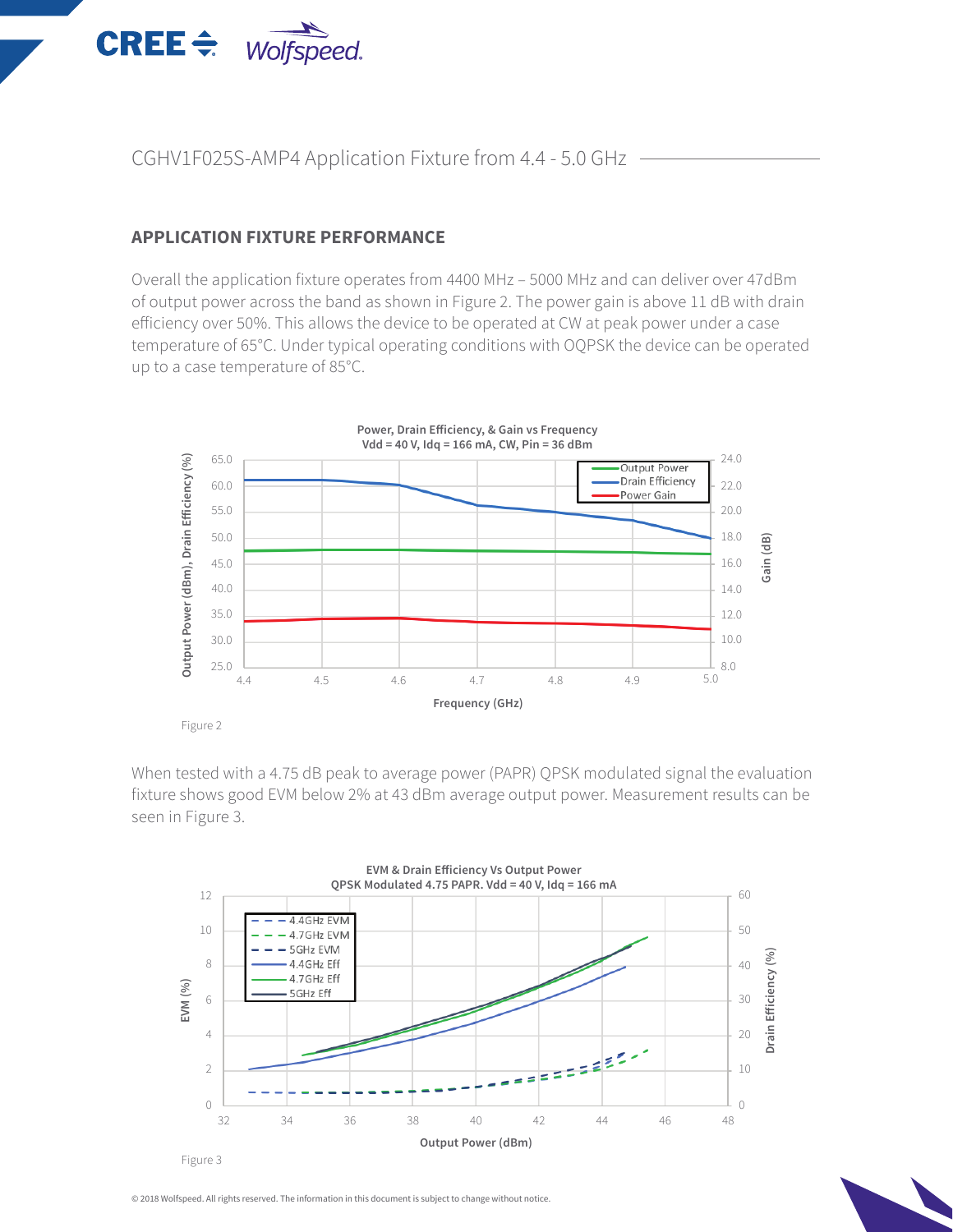

CGHV1F025S-AMP4 Application Fixture from 4.4 - 5.0 GHz

#### **MEASURED TO MODELLED CORRELATION**

The design was completed in National Instruments AWR Design Environment using Cree's proprietary large signal transistor model for the CGHV1F025S. All components used in the design were modelled using the Modelithics component library to include the effect of the pad parasitics. Figure 4 shows the measured to modelled S-parameters which demonstrates very accurately the performance of the devices.



**Measured vs Modelled S-Parameters**

Figure 5 similarly shows how well the measured to model align for the large signal parameters.



#### **Large Signal Measured vs Modeled**

© 2018 Wolfspeed. All rights reserved. The information in this document is subject to change without notice.